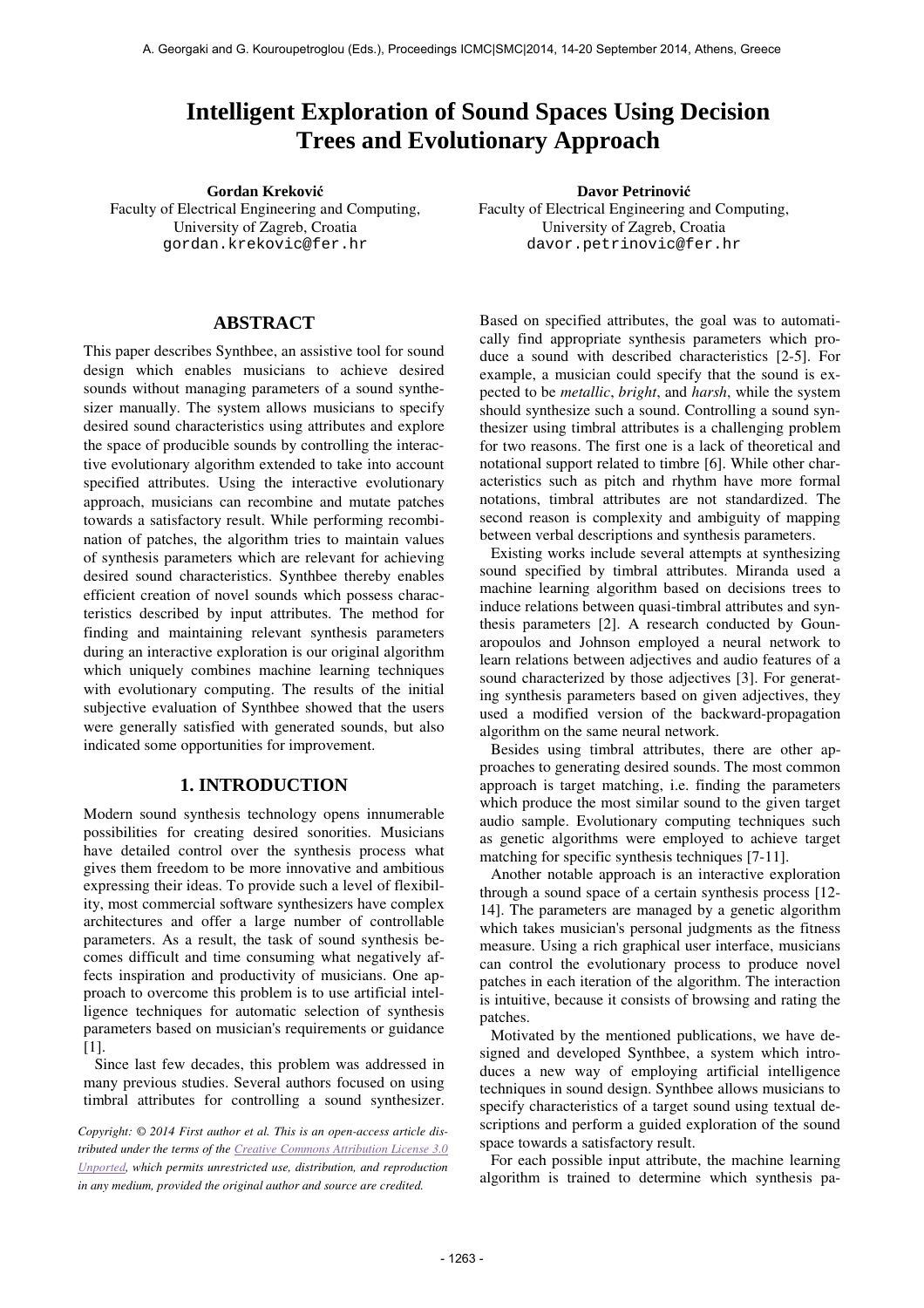rameters and their values which are relevant for that attribute. The induced relations between input attributes and synthesis parameters are later used in the interactive evolutionary algorithm for narrowing the exploration towards the target sound.

The interactive search starts from an initial set of existing patches allowing musicians to choose favorite patches for genetic recombination. The reproduction process is adapted to maintain parameters relevant for the given input attributes. During the exploration process, novel patches will be generated in every iteration, but their desired characteristics described by input attributes will be maintained. This is radically different from the basic exploration, because the musician can use textual descriptions to direct the exploration process and reach the desired sound more efficiently.

# **2. SYNTHBEE**

### **2.1 System overview**

The system consists of two modules which are independent of an underlying synthesis technique and can work with patches for any synthesizer which supports the *Virtual Studio Technology* (VST) standard. The term patch stands for a sound setting which is represented by a vector of synthesis parameter values. The high-level architecture of Synthbee is shown in Figure 1.



**Figure 1**. The high-level architecture of Synthbee.

The purpose of the learning module is to detect relations between all available attributes and synthesis parameters. For each attribute, the module learns which synthesis parameters are relevant and what values they should have so that the synthesized sound fits that attribute. For example, if the sound is labeled as *monophonic*, the parameter "unison" should have the value "on". However, relations are usually not as simple as in this example, since most of parameters are continuous and there can be several parameters relevant for one attribute. In some cases it is even impossible to detect relevant parameters for certain attributes, because they can be used inconsistently, or without a sufficient number of training examples.

The exploration module recombines patches selected by a musician to generate novel sounds. During that process, the exploration module uses the knowledge induced by the learning module to maintain relevant parameters during the process of interactive evolution. As an additional feature, the user can assign attributes to any new patch and add it to the pool of learning examples in order to increase the size of the training set and eventually improve accuracy of the learning module.

#### **2.2 Learning module**

#### *2.2.1 Attributes*

The learning algorithm employed in Synthbee relies on the simplified assumption that the attributes are independent of each other. Miranda devoted a significant part of his work to the problem of the layered organization of attributes [2]. He pointed out that people tend to assemble perceptual qualities of the sound in the more abstract concepts. For example, one could associate the sound of thunder with attributes such as loud amplitude, sharp attack, noisy, low pitch, and medium duration. People are prone to group this information and recall it simply as thunder instead of listing all the attributes separately. Whilst Miranda concentrated on relations within sets of attributes, we focused on relations between attributes and synthesis parameters. For that reason, Synthbee treats all attributes without hierarchical relations and for each attribute the system identifies relevant synthesis parameters in the same way.

A patch description consists of an arbitrary number of nominal attributes. A musician can simply list any attributes which he associates with the sound. For example, a patch can be described with attributes like *soft*, *monophonic*, *metallic*, *slow release*, and so on. Perceptual and taxonomic descriptions are treated in the same way by the learning module. In that sense, a musician can combine perceptual attributes with those from a particular taxonomy (family of musical instruments, instruments names, or sound effects category).

Such flexibility can cause difficulties for the learning algorithm, because a musician can be inconsistent in describing sounds. As a solution to this problem, Synthbee has an option to disable adding new attributes in the system by users. In this mode, musicians can build input descriptions by selecting attributes from the predefined set. With dozens of attributes prepared in the system, musicians still have an expressive vocabulary for forming their requirements, but the results are expected to be significantly better. Another benefit of this approach is that musicians are able to share training sets among them by using a common vocabulary.

#### *2.2.2 Learning algorithm*

In order to identify relevant synthesis parameters and their values for each input attribute, the learning module relies on principles of machine learning. For each attribute, the learning module creates a classifier which can determine whether a given patch produces a sound which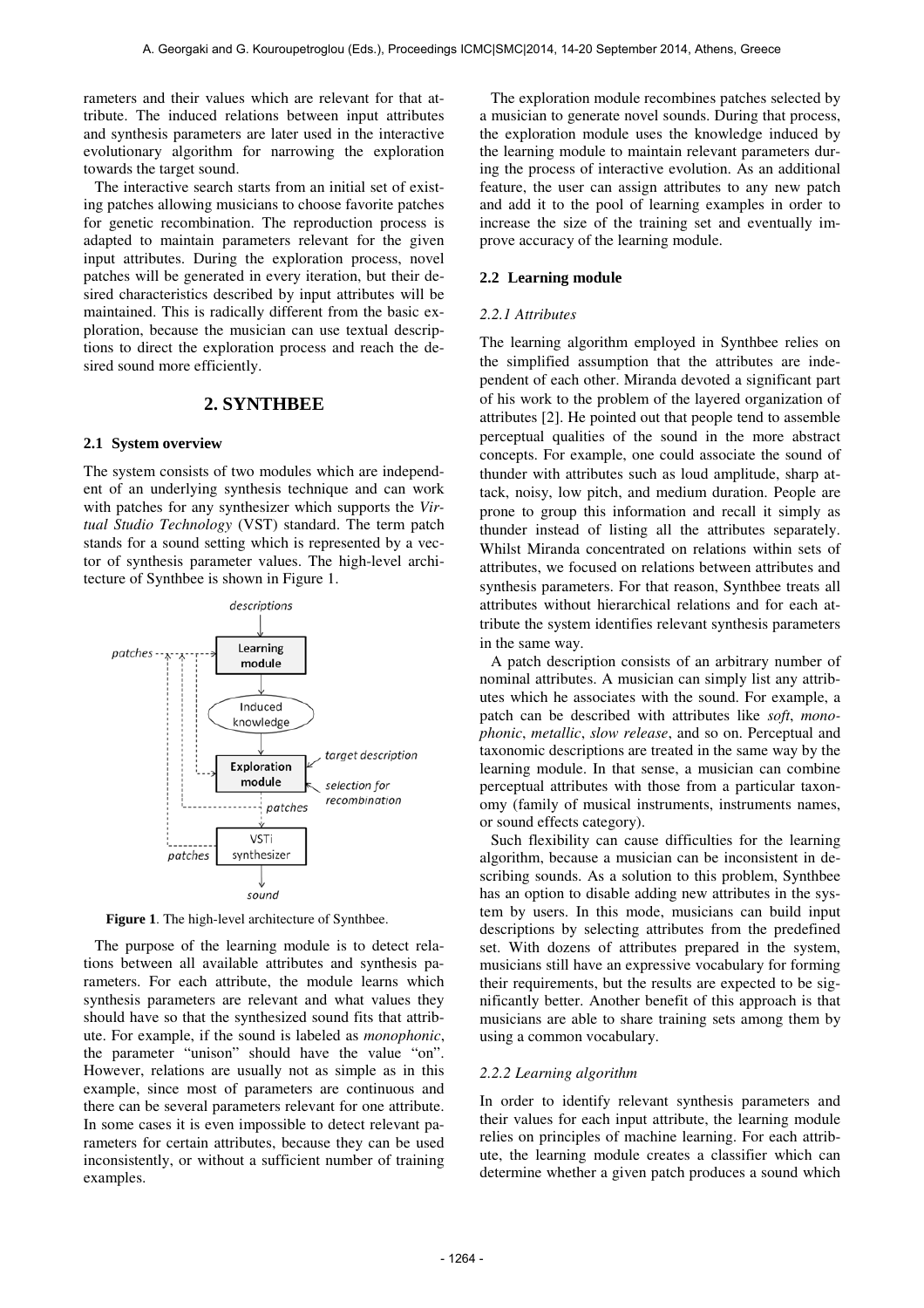suits that attribute or not. The purpose of classifiers in the learning module is not to classify unknown patches, but to reveal relations between the attribute and synthesis parameters.

For example, a correctly trained classifier for the attribute *monophonic* employs the following classifying rules:

- if the parameter "unison" has the value "on", the sound is monophonic,
- if the parameter "unison" has the value "off", the sound is not monophonic.

Those rules are then used by the exploration module in order to fetch relevant synthesis parameters and their values. In this example only the "unison" parameter appears, because other parameters are not relevant for a *monophonic* sound.

The intended purpose of the classification algorithm imposes that classifying rules have to be expressed explicitly and based on relevant synthesis parameters. Time efficiency is not of paramount importance, because the learning module does not need to work in real time. Considering these aspects, decisions trees come as a reasonable choice for such binary classifiers [15].

Decisions trees in Synthbee were designed so that internal nodes represent tests performed on synthesis parameters, branches represent possible outcomes, and leaf nodes specify the overall classification result. As an input, a decision tree accepts a patch which consists of synthesis parameters ranging from 0 to 1 according to the VST standard. An example of a decision tree built by the learning module is shown in Figure 2.

#### **SYNTH LEAD**



**Figure 2**. The decision tree for the attribute *synth lead*.

The learning module induces decision trees using the Classification and Regression Tree algorithm, CART [16]. Selection of splitting values in internal nodes is based on Gini index. The first step of the learning process is the construction of complete trees without pruning. Such trees can be too complex and over-fitted to training samples. Therefore, they have to be optimized by cutting off insignificant nodes and subtrees. This is done in the second step by pruning based on 10-fold cross-validation. The concrete implementation of the learning module in the initial version of Synthbee relies on existing functions from Matlab Statistics Toolbox.

A learning set for each tree is formed of all available patches. In our case trees are binary classifiers, so learning samples must be labeled with either a positive or negative goal predicate. Namely, for each patch, there should be the label "yes" if the patch satisfies the attribute for which we are building the tree or the label "no" otherwise. For that reason, patches containing that attribute in their descriptions are labeled as positive samples, while the others are considered as negative. For example, to train a decision tree for the attribute *synth lead*, the patches described with the *synth lead* attribute are taken with the positive goal predicate, while the others with the negative one. This example is shown in Figure 3.

#### Labeled patches

|   | <b>Parameters</b>                                                 | <b>Attributes</b> |  |
|---|-------------------------------------------------------------------|-------------------|--|
|   | $1   0.0211, 0.1234, 0.3593, , 0.500  $ synth lead, mono, buzzy   |                   |  |
|   | 2 0.1245, 0.0000, 0.7734, , 0.000 mellow, soft, pad, slow release |                   |  |
|   | 3 1.0000, 0.2364, 0.2345, , 0.500 Synth lead, dark, mono, simple  |                   |  |
| 4 | 0.0000, 0.7352, 0.5266, , 0.000   bright, brass, vibrato          |                   |  |

### Training set for the attribute synth lead

|   | <b>Parameters</b>               | Goal |  |
|---|---------------------------------|------|--|
|   | 0.0211, 0.1234, 0.3593, , 0.500 | Yes  |  |
|   | 0.1245, 0.0000, 0.7734, , 0.000 | No   |  |
| 3 | 1.0000, 0.2364, 0.2345, , 0.500 | Yes  |  |
|   | 0.0000, 0.7352, 0.5266, , 0.000 | Νo   |  |

**Figure 3**. A simple example of forming a training set.

### **2.3 Exploration module**

## *2.3.1 Target description*

The purpose of the exploration module is to recombine patches selected by the user in a way that desired characteristics given by input attributes are maintained in new patches. When specifying attributes, the user can choose among those for which decision trees have been built successfully. As explained before, the learning algorithm may not be able to build a decision tree for every attribute.

The exploration algorithm always uses the current input attributes, so the target description can be changed at any moment during the exploration. This way, musicians can narrow or change direction of the exploration in every iteration.

## *2.3.2 Exploration process*

An exploration process consists of sequential reproductions and mutations following the basic principles of genetic algorithms [17]. There is no automatic fitness measurement, since musicians manually choose patches for reproduction. The seed patches from the initial population are chosen from the set of labeled patches so that they meet the target description.

The unique feature of the exploration algorithm in Synthbee is that relevant parameters and their values are maintained in the reproduction process. In analogy to the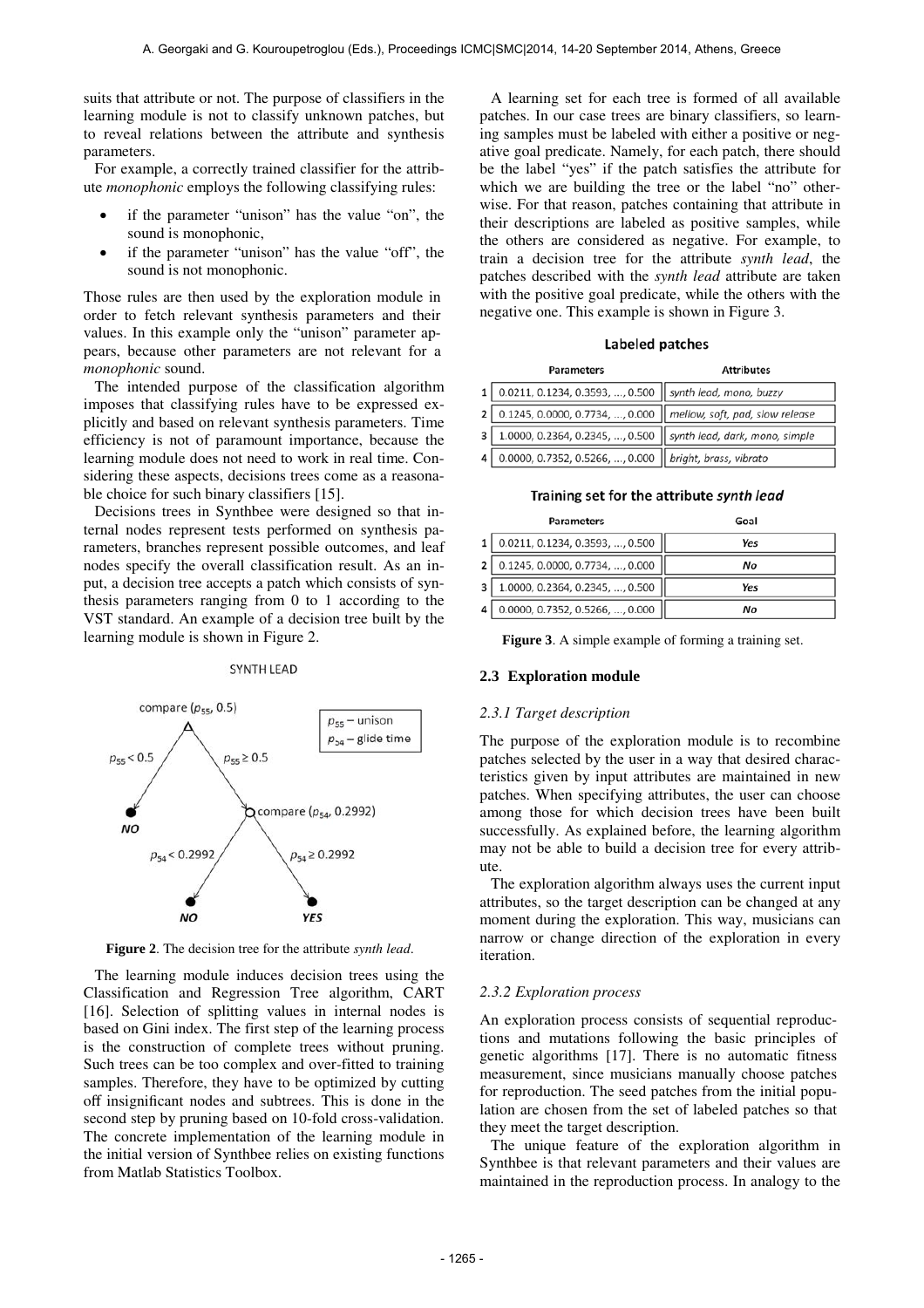biological evolution, relevant parameters can be considered as dominant genes.

This extended exploration algorithm can be described by the following steps:

- 1. generate two offspring using the standard genetic recombination of selected parent patches,
- 2. optionally apply the mutation operator to the offspring to increase differentiation from the parent patches,
- 3. check whether the offspring fit the input description; if not, take values of relevant parameters from the parent that fits the description.

The third step is the most innovative part of this algorithm and will be explained in more details later.

#### *2.3.3 Reproduction types*

A reproduction operator generates two offspring for a couple of parent patches by recombining vectors of synthesis parameters. The exploration module supports two types of reproduction operators.

The first recombination type uses one crossover point randomly selected somewhere within a patch using the uniform probability distribution. The crossover point splits the parent patches in two parts. The first child is formed from the first part of the parent A and the second part of the parent B. Similarly, the second child is formed from the first part of the parent B and the second part of the parent A as shown in Figure 4. This recombination type preserves clusters of parameters and is expected to provide more predictable results than the second recombination type.





The second recombination type uses two randomly chosen crossover points which split the parents into three parts. Initially, two offspring are produced as parent clones. Parts before the first and after the second crossover point stay the same as in the parents, while each of parameters between the crossover points is overwritten by a corresponding parameter from the randomly selected parent. The first child has the parameters of the parent A before the first and after the second crossover point, but has mixed parameters in between as shown in Figure 5. The second has the parameters from the parent B where the first child has the parameters from the parent A. In other words, at this moment there is no parameter which both of the offspring inherit from the same parent. This recombination technique may disrupt clusters of parameters and result with radically different and sometimes inaudible or noisy sounds.



**Figure 5**. An example of genetic recombination which uses the second type of reproduction technique.

#### *2.3.4 Mutation*

In the process of genetic recombination, the offspring inherit parameters from parents. If new patches are not added during the exploration process, the algorithm will just recombine the same limited set of parameter values. To introduce new genetic material, the mutation operator can be applied to offspring patches. In Synthbee each parameter is mutated by adding a Gaussian random variable with zero mean and variance of 0.05.

# *2.3.5 Maintaining relevant parameters*

The children patches generated by the standard recombination process might not fit the target description. In such cases, the algorithm will make a correction by taking values of relevant parameters from the parent which possesses appropriate values. For example, if the target sound has to be monophonic, but the child patch inherited the *unison* parameter with the value "off" from the polyphonic parent, this algorithm will check if the other parent is monophonic and then take its value. The purpose of the algorithm for maintaining relevant parameters is to find a subset of parameters which should be taken from the different parent so that the final patch fits the target description.

This original method for correcting results of genetic recombination relies on the knowledge induced by decision trees. Information about relevant parameters is stored along paths which start with the root of the tree and end with a positive leaf. Nodes on those paths represent conditions which a given patch needs to fulfill in order to be classified positively according to that attributes. For the *synth lead* attribute shown in Figure 2, there is only one positive path which contains conditions on parameters  $p_{55}$  and  $p_{54}$ . If the parameters of a given patch fulfill those conditions, the patch is classified as a synth lead.

Generally, there can be more than one positive leaf node, so the algorithm has to consider all positive paths when searching for relevant parameters in the decision tree. For example, the decision tree for the attribute *short* shown in Figure 6 has two positive leaves. To achieve the attribute *short*, either the parameter  $p_{11}$  must be lower than  $0.0472$ , or the  $p_{11}$  must be equal or higher than that value, while the  $p_{32}$  is lower than 0.0236.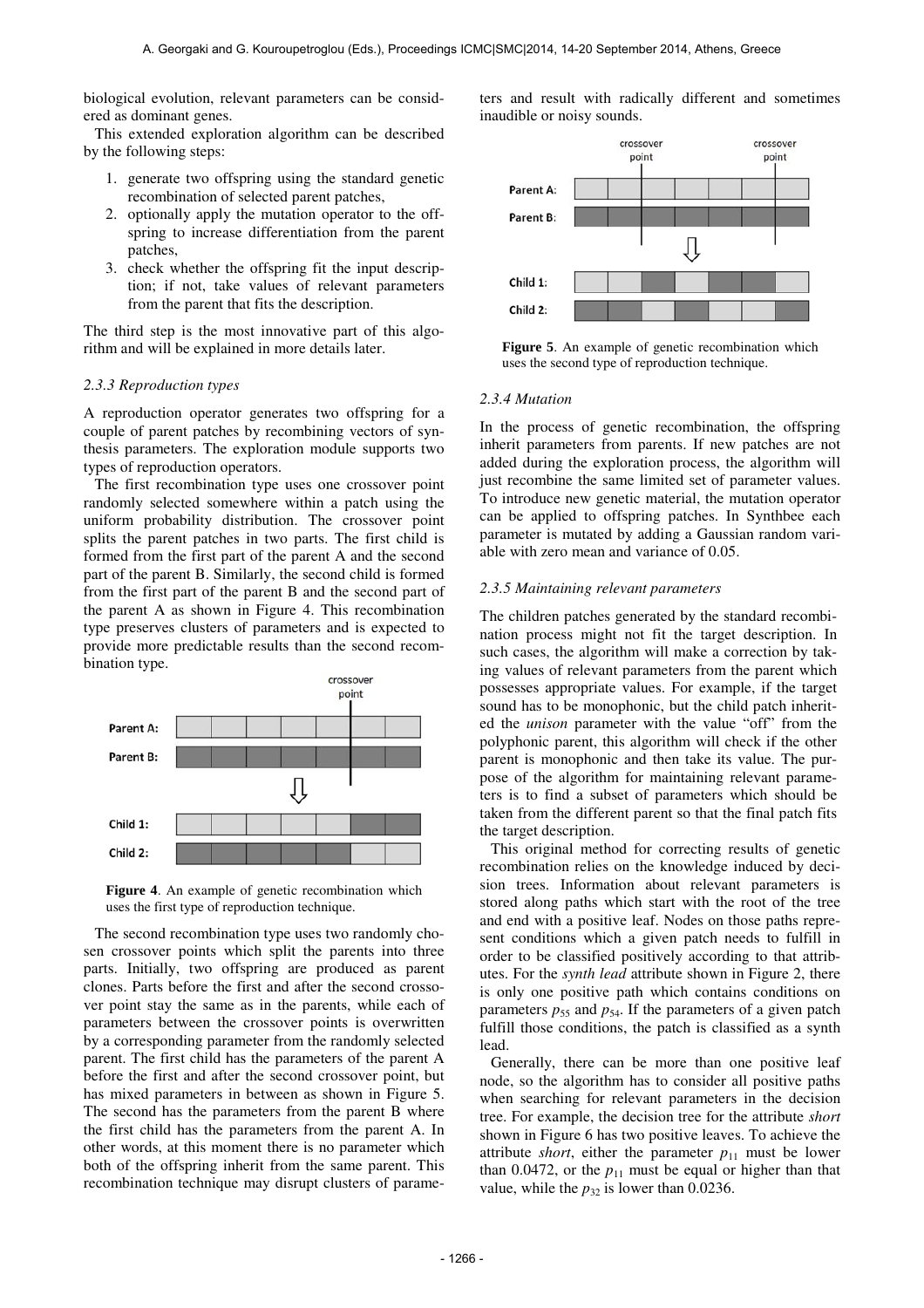

**Figure 6**. The decision tree for the attribute *short*.

In order to make appropriate corrections in offspring patches, the algorithm needs to check all positive paths and find the one which requires the minimal number of corrections. A correction of a parameter means taking the parameter value from the different parent. The more parameters are corrected in a child patch, the more it will be similar to the other patch generated from the same parents, because they will have more parameters with the same values. In order to keep differentiation within the offspring, the algorithm should change the minimal number of parameters, but still correct the patch to satisfy input attributes.

To find the optimal set of corrections for the offspring we designed a specific method which starts from a leaf node and travels to the root counting needed corrections. After all the positive paths are considered, it is known whether the correction is possible and what parameter values should be corrected in the offspring patch *Po*. This method consists of the following steps:

- 1. set the current node to a leaf node,
- 2. set the number of replacements  $n_r$  to zero,
- 3. if the current node is the root, finish the algorithm and return the number *n<sup>r</sup>* ,
- 4. read the condition from the branch which connects the current node with its parent node,
- 5. check whether the patch  $P$ <sup> $o$ </sup> fulfills that condition,
	- 5.1. if the condition is fulfilled, go to the step 6,
	- 5.2. if the condition is not fulfilled, check both of the parent patches,
	- 5.3. if one of the parents fulfills the condition, remember its parameter, increase the number of replacements  $n_r$  by one and continue with the step 6,
	- 5.4. if none of the parents fulfills the condition, set the number of replacements  $n_r$  to infinity and exit the algorithm,
- 6. set the parent node to be the new current node,
- 7. go to the step 3.

The result of running these steps from all leaf nodes will be a number of replacements and a list of corrected parameters for each positive path. If the minimal number of replacements is greater than the length of the longest positive path in the tree, it is not possible to fulfill the target description by replacing certain parameters with those from the different parent. That happens when none of the parent patches has the desired characteristic.

When there are more viable positive paths, the algorithm chooses the one with the smallest number of corrections. Lists of corrections are memorized during the algorithm for each positive path and the shortest list is applied to the child patch.

This principle will be illustrated by a simple example. The only input attribute in the target description for this example is the attribute *short*. The first patch chosen for reproduction has the parameters  $p_{11} = 0.0324$  and  $p_{32} = 0.8456$ , while the other one has  $p_{11} = 0.5186$  and  $p_{32} = 0.0000$ . Obviously, both of the patches match the attribute *short* according to the decision tree for that attribute (see Figure 6). After genetic recombination, a child patch, for instance, inherits the parameter  $p_{11}$  from the second parent and the parameter  $p_{32}$  from the first parent. Such a patch does not fulfill the target description, so the parameters have to be corrected. There are two possibilities: to take  $p_{11}$  from the first parent, or to take  $p_{32}$  from the second parent. The both possibilities require one replacement, so they are equally acceptable. After replacing the parameter value, the corrected patch will satisfy the target description.

It is important to notice that this algorithm corrects eventual damage done by mutation. In the mutation process an eligibly inherited parameter can be changed, so it should be set back to the original value. The algorithm natively takes care of such cases, because both of the parent patches are checked in the step 5.2.

#### *2.3.6 Multiple attribute descriptions*

The algorithm explained so far works for input descriptions which consist of a single attribute. This section describes how the algorithm is extended to accept descriptions formed of multiple attributes. The goal of this extension is to correct a patch so that it satisfies as many attributes from the input description as possible, while the number of corrected parameters is the secondary criterion. The main principle of this extended algorithm is based on generating corrections for each attribute separately and then merging all the corrections.

In the first step, the offspring patches are corrected for each attribute using the method described in the previous section. However, instead of saving only patches with the minimal number of corrections, the algorithm has been modified to memorize all of the corrected patches. The result is a set of corrected patches  $C_i$  for each attribute from the input description.

In the second step, the algorithm chooses one patch from each set  $C_i$  and forms the so-called merging set  $M$ . All the patches from the merging set are then combined so that the resulting patch satisfies as many attributes as possible.

When forming the merging set *M*, the selection of patches from the sets  $C_i$  is very important. In the merging set there should the minimal number of patches for which corrections have been performed on the same parameters. The optimal situation is the one in which each candidate has corrections of different parameters. In that case,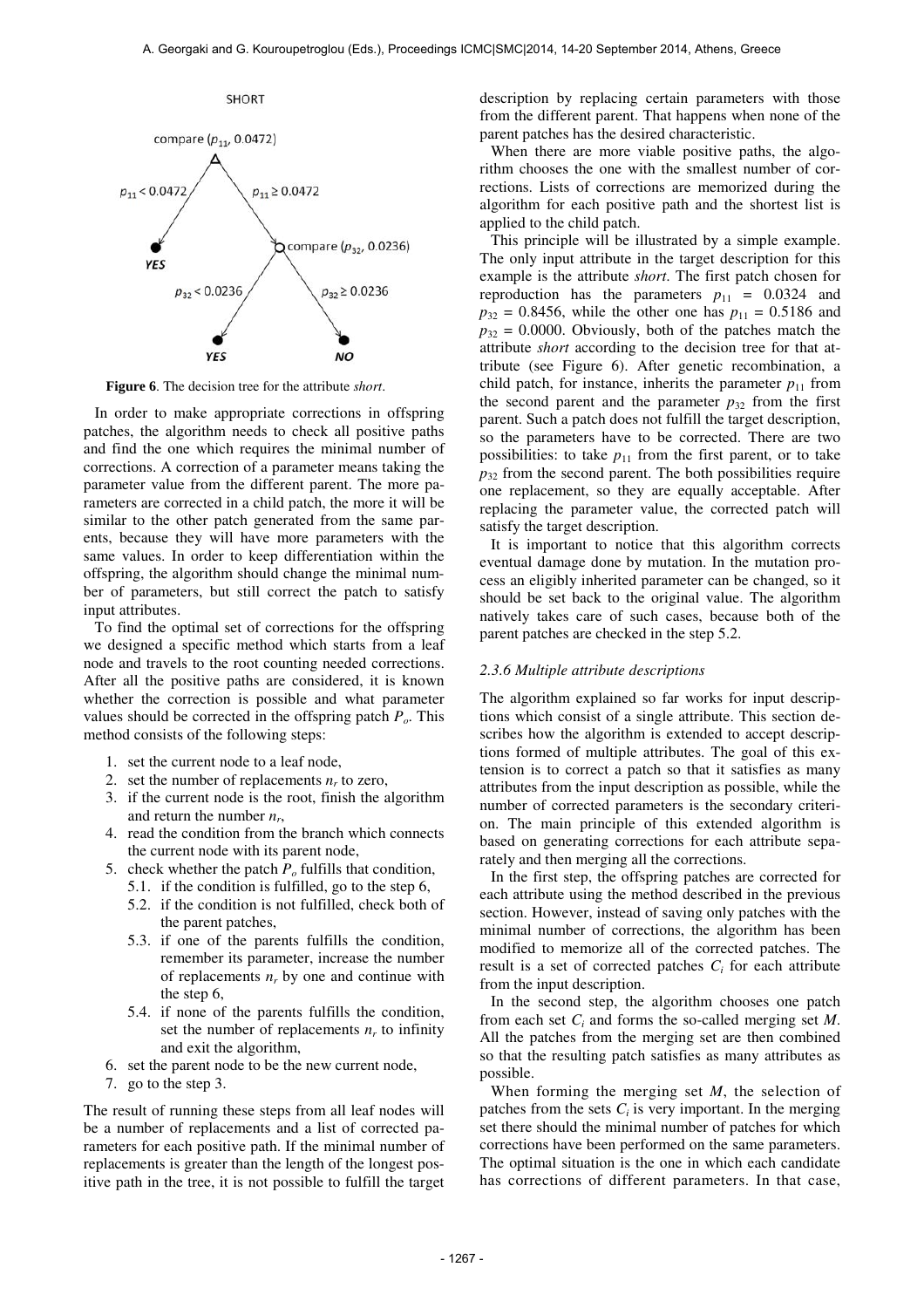$P<sub>1</sub>$ P<sub>2</sub>

Corrected patches for the attribute 2:

Corrected patches for the attribute 1:





Figure 7. An example of forming a merging set and applying the corrections to the resulting patch. Parameters with corrected values are marked with an X.

merging is very simple, since all corrected parameters can be taken from their patches unambiguously. The resulting patch will maintain all relevant parameter values and satisfy all the input attributes. This situation is illustrated in Figure 7.

To achieve the minimal number of overlapping corrections in the merging set *M*, before selecting patches from the sets  $C_i$ , our algorithm checks all possible combinations. The complexity of this operation is proportional to the product of the cardinalities  $| C_i |$ . Those sets are not expected to be large due to small decision trees, so time efficiency should not be a problem. After checking all the combinations, the algorithm chooses the one with minimal overlapping of corrected parameters.

If the best combination still has patches whose corrected parameters overlap, for each such parameter, the



**Figure 8**. An example of resolving overlaps in the merging set.

algorithm fetches conditions from decision trees. Then it tries to find a value which satisfies all conditions if possible. For example, if the parameter  $p_{62}$  must be greater than 0.1 to satisfy the first attribute and smaller than 0.4 to satisfy the second attribute, the algorithm will take some value between 0.1 and 0.4. This example is illustrated in Figure 8. If conditions are conflicting, the parameter will not be corrected and it will maintain the value obtained after the recombination and mutation.

# **3. EVALUATION**

To ascertain the effectiveness of Synthbee in practical tasks of sound design, we conducted a survey among six amateur musicians. They were asked to grade how well patches generated by the system matched the input attributes and to which extent they differed from their parents. Additionally, participants answered a set of general questions about using attributes for controlling a sound synthesizer. This chapter describes technical details of the system setup and the evaluation procedure.

### **3.1 Synthesizer**

For the evaluation purposes we used a subtractive VST synthesizer consisted of: two oscillators, a white noise generator, a low frequency oscillator, a filter with its envelope generator, an amplitude envelope generator, and a delay effect. These elements have totally 69 controllable parameters allowing users precise control over the synthesized sound. The synthesizer comes with a wide variety of predefined patches covering sounds from strings, leads, pads, and bells to electric percussions.

# **3.2 Attributes**

Before the first use of Synthbee, we manually labeled 201 patches by assigning attributes to each of them. The attributes were chosen from different taxonomies and had different levels of abstraction. Some examples are: *dark*, *mellow*, *short*, *noisy*, *resonating*, *strings*, *aggressive*, etc. There were totally 27 different attributes used to describe patches for the training set.

#### **3.3 Learning module**

After running the learning algorithm, 11 out of 27 decision trees were successfully created. The remaining trees were reduced to the root by pruning, because each of their attributes appeared in less than 10% of the training samples, so there were too few positive samples to build reliable classifiers.

The average accuracy for the 11 properly induced trees was 90.88%. The accuracy was calculated using a 10-fold cross-validation after the pruning. The average number of nodes after pruning was 4.83, while the average height was 1.83. In most cases it was sufficient to test just one or two synthesis parameters to make a plausible decision whether a patch satisfied the attribute or not. The list of all attributes with properly induced decision trees is shown in Table 1.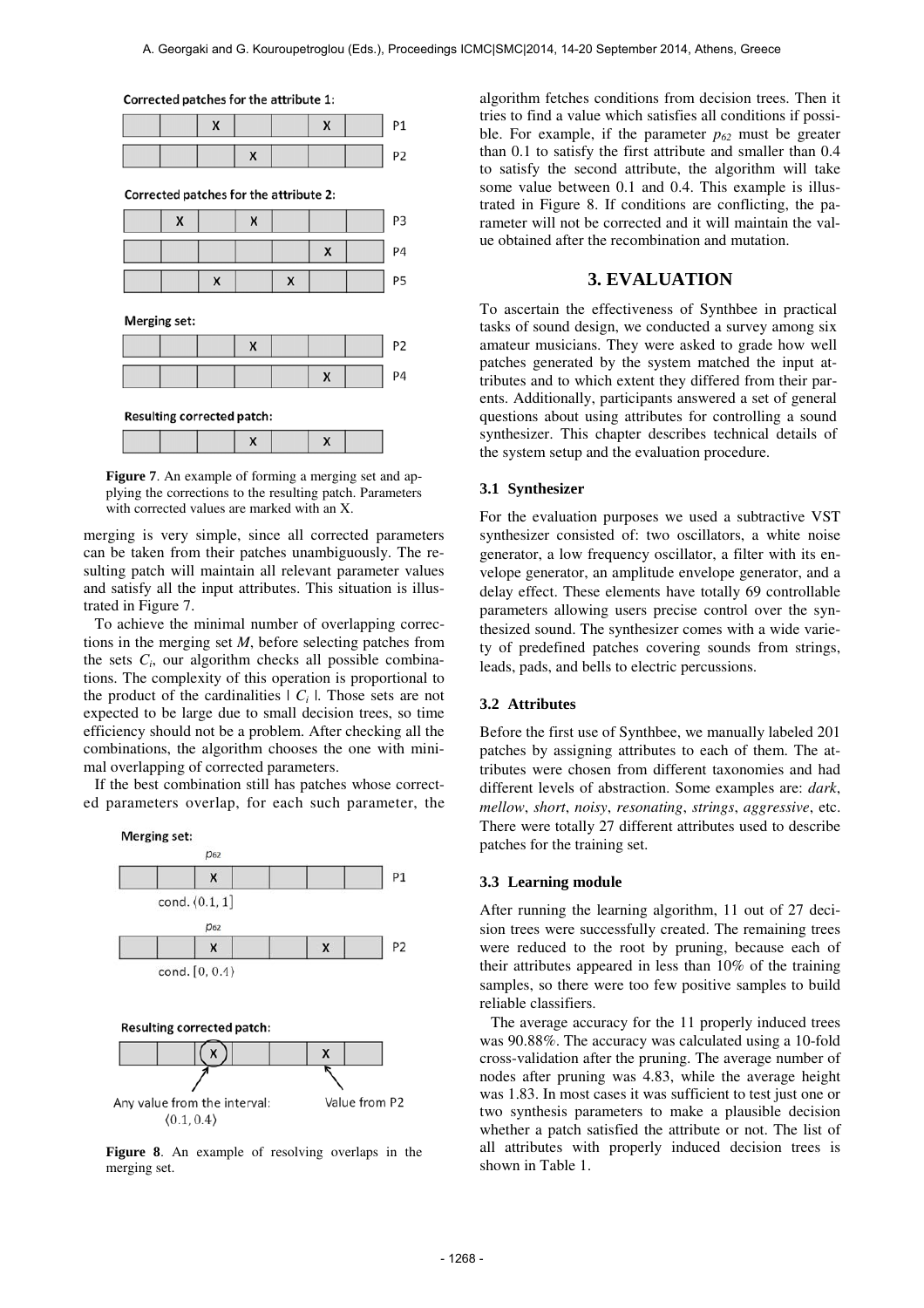| <b>Attribute</b> | $N$ before pruning | $N$ after pruning | <b>Accuracy</b> |
|------------------|--------------------|-------------------|-----------------|
| Synth lead       | 21                 | 5                 | 91.04%          |
| Delay            | 27                 | 5                 | 81.59%          |
| Mono             | 15                 | 3                 | 94.03%          |
| Synth bass       | 11                 | 5                 | 93.53%          |
| Vibrato          | 19                 | 3                 | 88.55%          |
| Slow variation   | 21                 | 3                 | 87.56%          |
| Modulation       | 13                 | 3                 | 90.05%          |
| Sequencer        | 3                  | 3                 | 100.00%         |
| Deep             | 9                  | 5                 | 97.01%          |
| No sustain       | 9                  | 5                 | 95.02%          |
| Glide            | 11                 | 7                 | 95.02%          |
| No velocity      | 25                 | 11                | 77.14%          |

**Table 1.** This table enlists all the properly induced decision trees with number of nodes before pruning, after pruning, and the accuracy of the tree calculated using cross-validation.

### **3.4 Survey preparation**

To create a set of patches for the survey, 20 pairs of parent patches were randomly selected from the initial learning set. For each pair, we prepared a target description which is expected to be satisfied by their offspring. Every target description was intentionally composed only of attributes selected from the union of the parents' attributes. This way, we eliminated situations in which offspring cannot inherit parameters relevant for a desired attribute. This setup also corresponds to the real scenario of using Synthbee, since initial patches, which do not match the target description, are automatically filtered out at the beginning.

The average number of attributes in sound descriptions was 2.5. After applying the reproduction algorithm with recombination, mutation, and parameter correction on parents, they generated 40 offspring which were used for this survey.

In order to evaluate both of the recombination types (explained in Chapter 2.3.3), the first half of the offspring patches was reproduced using the first type of recombination with one crossover point, while the other half was reproduced using the second type of recombination with two crossover points.

For each of the 40 generated patches, participants were asked to provide their subjective opinion on how well does the patch fit the given attributes. Participants rated patches using the scale with 5 available options ranging from very poor (1) to very well (5). Additionally, for each patch, participants were asked to assess how different the patch is from its parents using the scale ranging from very similar (1) to very different (5).

At the end of the survey participants were informally asked to answer these general questions regarding automation in sound design:

- 1. How clear were the given descriptions based on attributes? (1 - very unclear, 5 - very clear)
- 2. According to your opinion, are descriptions based on attributes intuitive for musicians?  $(1 - not in$ tuitive at all, 5 - very intuitive)
- 3. How helpful is the system for intelligent exploration of sound spaces? (1 - very little, 5 - very much)

# **4. RESULTS**

The average grade for the questions concerning how well the generated sounds met the given descriptions was 3.96 and the median grade was 4. These statistical values were calculated taking into account answers from all six participants for all 40 assessed sounds. There was no significant correlation between grades and numbers of attributes in descriptions. The average grade for the patches produced using the first recombination type was 3.92, while the average grade for the patches produced by the second recombination type was 4.01. Distribution of all these grades is shown in Figure 9.



**Figure 9**. This chart shows how many times each grade appeared in the answers from all participants. The darker bars represent grades for the patches generated using the first recombination type, while the lighter ones represent grades for patches generated using the second recombination type.

The average grade for the questions concerning differences between patches and the parents was 2.66. The patches generated using the first recombination type were averagely rated with higher grades (2.84) than the patches generated using the second recombination type (2.51). This means that the latter patches were unexpectedly rated as more similar to their parents.

The negative correlation of -0.38 was observed between grades from the first and the second question. The patches, which are more similar to their parents, match the target description slightly better.

The average grades on last three questions were 3.37, 4.00, and 4.33 respectively for clarity of such descriptions, intuitiveness of using attributes, and potential usefulness of our approach.

# **5. DISCUSSION**

The results of the evaluation have shown that users are generally satisfied with sounds generated by Synthbee. An interesting finding is that the recombination with two crossover points produces offspring which are more similar to parents than those produced by the recombination with one crossover point. This is contrary from what we expected and what was indicated in other papers [12]. Apparently, for this particular sound synthesizer, there are no many clusters of interdependent parameters, so mixing adjacent parameters from different parents did not